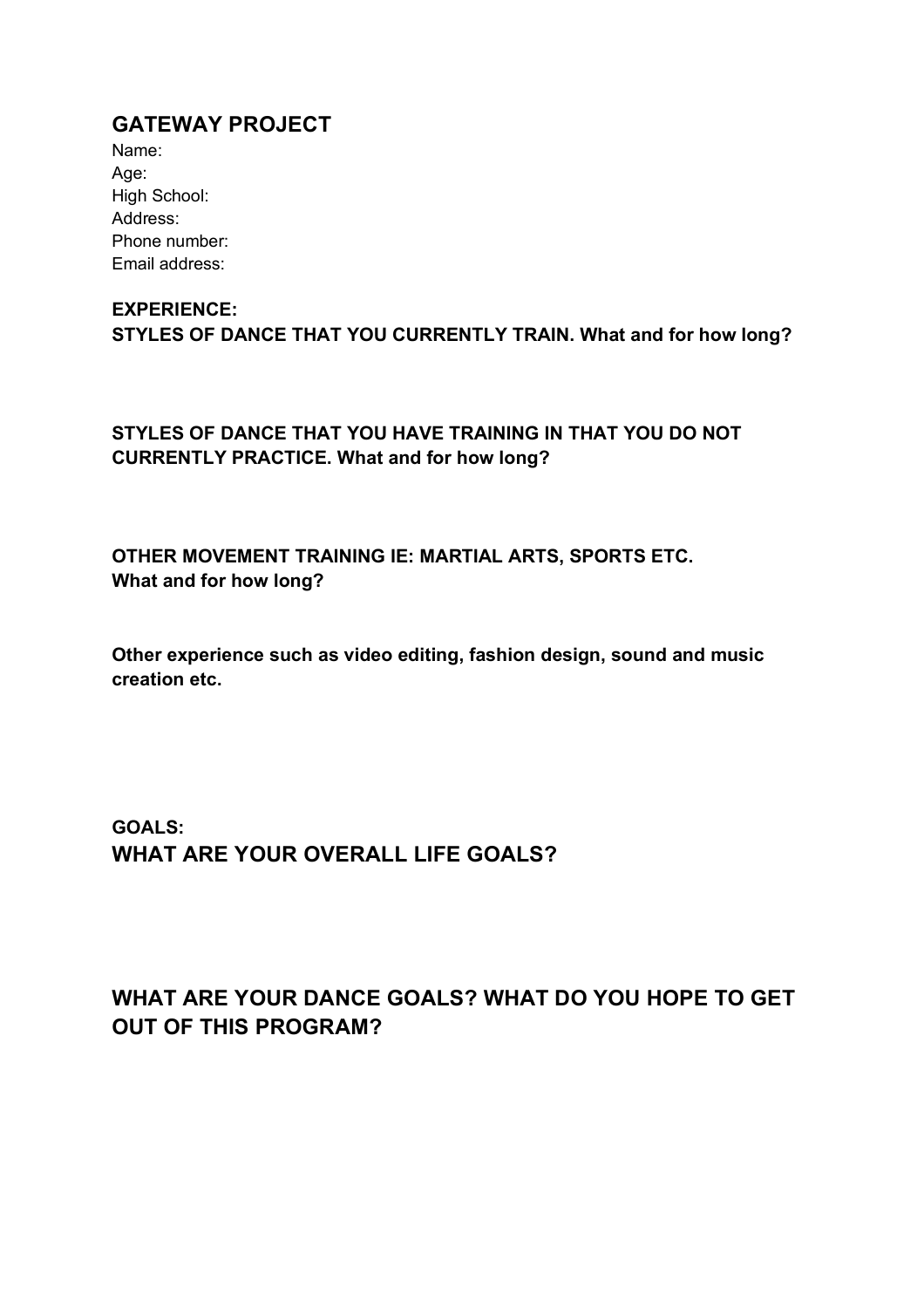**PERSONAL IMMEDIATE GOALS?**

**OTHER?**

**HOW DO YOU PLAN TO MEET YOUR GOALS? Please be as detailed as possible.**

**PLEASE IDENTIFY ANY CHALLENGES THAT YOU MAY FACE IF YOU ARE ACCEPTED INTO THIS PROGRAM:**

**HOW DO YOU PLAN TO ADDRESS THESE CHALLENGES?**

**HOW DO YOU HANDLE UNFORSEEN CHALLENGES?**